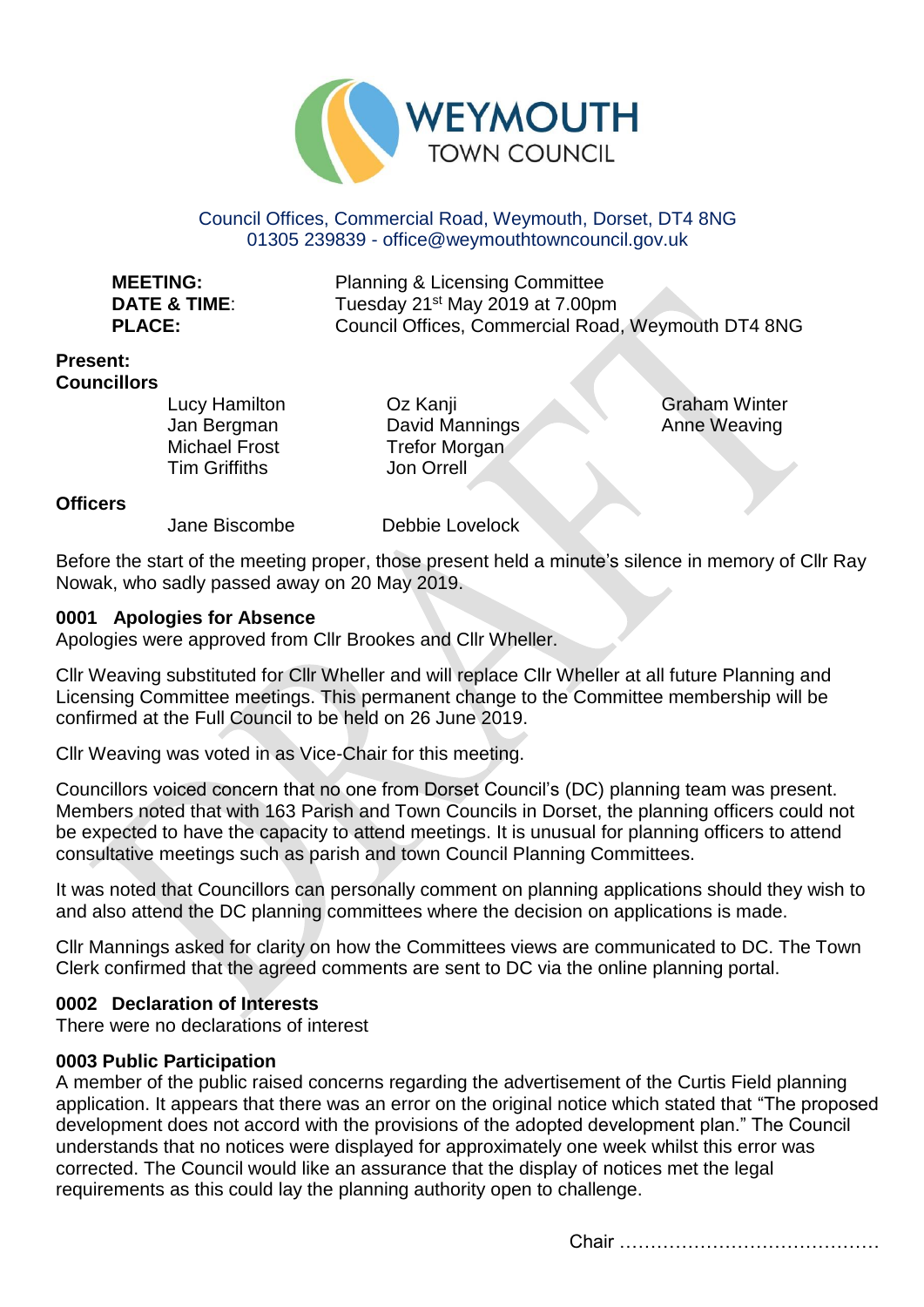## **0004 Development Applications**

Resolved: that the following comments be forwarded to Dorset Council.

| Plan No.            | <b>Details</b>                                                      | Comment                                                                                                                                                                                                                                                                                                                                                                                                                                                                                                                                                                                                                                                                                                                                                                                                                                                                                                                                                                                                                                                                                                                                                                                                                                                                                                                                                                                                                                                                                                                                                                                                                                                                                                                                                                                                                                                                                                                                                                       |
|---------------------|---------------------------------------------------------------------|-------------------------------------------------------------------------------------------------------------------------------------------------------------------------------------------------------------------------------------------------------------------------------------------------------------------------------------------------------------------------------------------------------------------------------------------------------------------------------------------------------------------------------------------------------------------------------------------------------------------------------------------------------------------------------------------------------------------------------------------------------------------------------------------------------------------------------------------------------------------------------------------------------------------------------------------------------------------------------------------------------------------------------------------------------------------------------------------------------------------------------------------------------------------------------------------------------------------------------------------------------------------------------------------------------------------------------------------------------------------------------------------------------------------------------------------------------------------------------------------------------------------------------------------------------------------------------------------------------------------------------------------------------------------------------------------------------------------------------------------------------------------------------------------------------------------------------------------------------------------------------------------------------------------------------------------------------------------------------|
| WP/19/00<br>273/RES | <b>Curtis Fields Land</b><br>South Of, Chickerell<br>Road, Weymouth | Proposer: Cllr Morgan. Seconder: Cllr Winter<br>The Council objects to these proposals on the following grounds:<br>The depth of the balancing ponds is not clear and the Council<br>has concerns with regard to health and safety of the public<br>and wishes to see the public protected from risk eg fencing.<br>St Augustine's school has increasing numbers and there is<br>$\bullet$<br>insufficient drop off space which will lead to traffic congestion<br>and parking problems.<br>The pavements do not appear wide enough for pushchairs<br>$\bullet$<br>and wheelchairs. The Council would like assurance that all<br>pavements are wide enough to accommodate a wheelchair.<br>The cul-de-sacs in adjacent housing areas that are used for<br>$\bullet$<br>garage access cause significant fear of crime amongst<br>residents due to low lighting. The Council would like<br>assurances that lighting in these areas will be of a higher<br>standard.<br>No cycle routes are shown on any plans, these are necessary<br>$\bullet$<br>to encourage cycling and improve safety, this will help reduce<br>congestion.<br>The Council has concerns over density and layout and would<br>prefer to see fewer units with more space between to improve<br>wellbeing.<br>The Council shares the concerns of Dorset Wildlife Trust over<br>$\bullet$<br>loss of habitat and biodiversity.<br>The Council has concerns over the raised highways and the<br>$\bullet$<br>possible increase in flood risk.<br>The Council has been informed by a local resident that there<br>$\bullet$<br>were errors in the displayed notice which stated "The<br>proposed development does not accord with the provisions of<br>the adopted development plan." The Council understands<br>that no notices were displayed for approximately one week<br>whilst this error was corrected. The Council would like an<br>assurance that the display of notices met the legal<br>requirements. |
| WP/19/002<br>87/LBC | Burgundy House, 40<br>Westhill Road,<br>Weymouth, DT4 9NB           | Proposer: Cllr Orrell. Seconder: Cllr Weaving<br>The Council objects to this proposal as it does not feel it has<br>sufficient documentation to comment. The Council would like to<br>see before and after plans and detailed elevation plans. The<br>Council does not feel that it has sufficient information to allay its<br>concerns regarding the preservation of the historic nature of the<br>building, in particular the impact on internal structures. The<br>Council requests that the determination of the application is<br>delayed to permit more detailed plans to be submitted and WTC<br>consulted again.                                                                                                                                                                                                                                                                                                                                                                                                                                                                                                                                                                                                                                                                                                                                                                                                                                                                                                                                                                                                                                                                                                                                                                                                                                                                                                                                                      |
| WP/19/002<br>94/FUL | 25 St Leonards Road,<br>Weymouth, DT4 8LE                           | Proposer: Cllr Winter. Seconder: Cllr Orrell<br>No objection                                                                                                                                                                                                                                                                                                                                                                                                                                                                                                                                                                                                                                                                                                                                                                                                                                                                                                                                                                                                                                                                                                                                                                                                                                                                                                                                                                                                                                                                                                                                                                                                                                                                                                                                                                                                                                                                                                                  |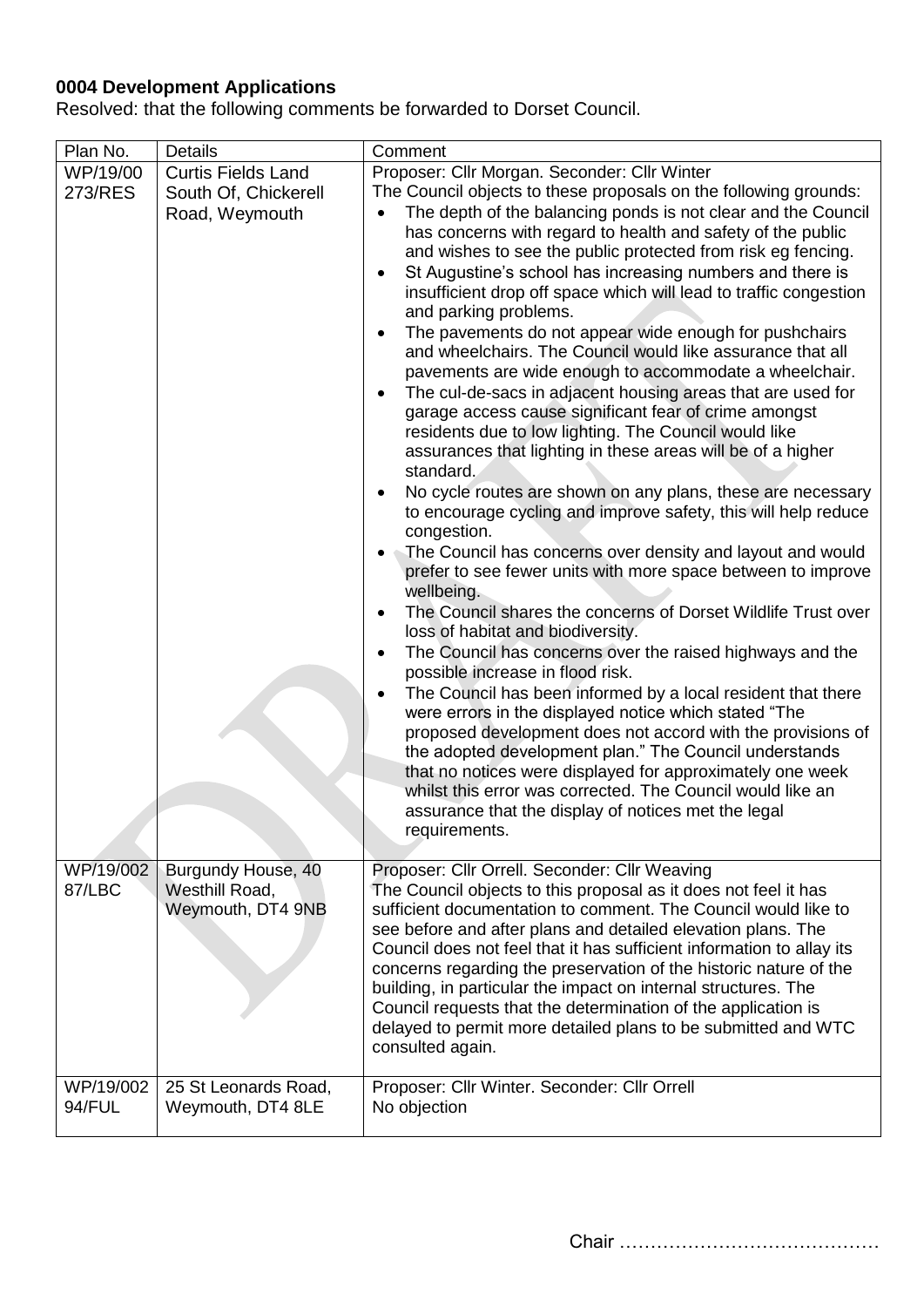| WP/19/002<br>96/FUL | 72 Dorchester Road,<br>Weymouth, DT4 7LB                | Proposer: Cllr Winter. Seconder: Cllr Orrell<br>The Council shares residents' concerns regarding access and<br>overshadowing.                                                                                                                                                            |
|---------------------|---------------------------------------------------------|------------------------------------------------------------------------------------------------------------------------------------------------------------------------------------------------------------------------------------------------------------------------------------------|
|                     |                                                         | The Council has no objections subject to DC Highways being<br>content that there are no access issues and that the Health and<br>safety of residents in adjacent properties is not compromised.                                                                                          |
| WP/19/002<br>30/FUL | Manor Barn, Stottingway<br>Street, Weymouth, DT3<br>5QA | Proposer: Cllr Hamilton. Seconder: Cllr Morgan<br>The Council has no objections subject to the Conservation team<br>at DC being content that there are no concerns regarding the<br>preservation of the listed building, and subject to the EA having no<br>concerns regarding flooding. |
| WP/19/002<br>31/LBC | Manor Barn, Stottingway<br>Street, Weymouth, DT3<br>5QA | Proposer: Cllr Hamilton. Seconder: Cllr Morgan<br>The Council has no objections subject to the Conservation team<br>at DC being content that there are no concerns regarding the<br>preservation of the listed building, and subject to the EA having no<br>concerns regarding flooding. |
| WP/19/002<br>80/FUL | Cackleberry Farm,<br>Watery Lane,<br>Weymouth, DT3 5QD  | Proposer: Cllr Winter. Seconder: Cllr Weaving<br>No objection                                                                                                                                                                                                                            |
| WP/19/003<br>02/FUL | 26 & 27 St Thomas<br>Street, Weymouth, DT4<br>8EJ       | Proposer: Cllr Morgan. Seconder: Cllr Kanji<br>The Council supports this application as it is bringing new<br>residences into the area, subject to the Dc Conservation team not<br>having any concerns.                                                                                  |
| WP/19/003<br>03/LBC | 26 & 27 St Thomas<br>Street, Weymouth, DT4<br>8EJ       | Proposer: Cllr Morgan. Seconder: Cllr Kanji<br>The Council supports this application as it is bringing new<br>residences into the area, subject to the Dc Conservation team not<br>having any concerns.                                                                                  |
| WP/19/003<br>04/FUL | 9 Melcombe Avenue,<br>Weymouth, DT4 7TH                 | Proposer: Cllr Winter. Seconder: Cllr Kanji<br>No objection                                                                                                                                                                                                                              |
| WP/19/002<br>99/FUL | Store At Rear, 9 Great<br>George Street,<br>Weymouth    | Proposer: Cllr Orrell. Seconder: Cllr Morgan<br>The Council has no objections subject to the Conservation team<br>at DC being content that there are no concerns regarding the<br>historic nature of the buildings, and subject to the EA having no<br>concerns regarding flooding.      |
| WP/19/003<br>06/FUL | 71 Brackendown<br>Avenue, Weymouth,<br>DT3 6HY          | Proposer: Cllr Weaving. Seconder: Cllr Mannings<br>No objection                                                                                                                                                                                                                          |
| WP/19/003<br>07/FUL | Asda, Newstead Road,<br>Weymouth, DT4 8JQ               | Proposer: Cllr Hamilton. Seconder: Cllr Bergman<br>No objection                                                                                                                                                                                                                          |

#### **0005 Licensing, Enforcement, Appeals & Phone Masts** None

# **0006 Other development consultations**

Modifications to the Pre-Submission Draft Plan - Mineral Sites Plan.

Members noted the contents of the plan. A vote of no comment was proposed by Cllr Winter and seconded by Cllr Griffiths. The vote was passed, Cllr Orrell and Cllr Bergman abstained from this vote.

Chair ……………………………………